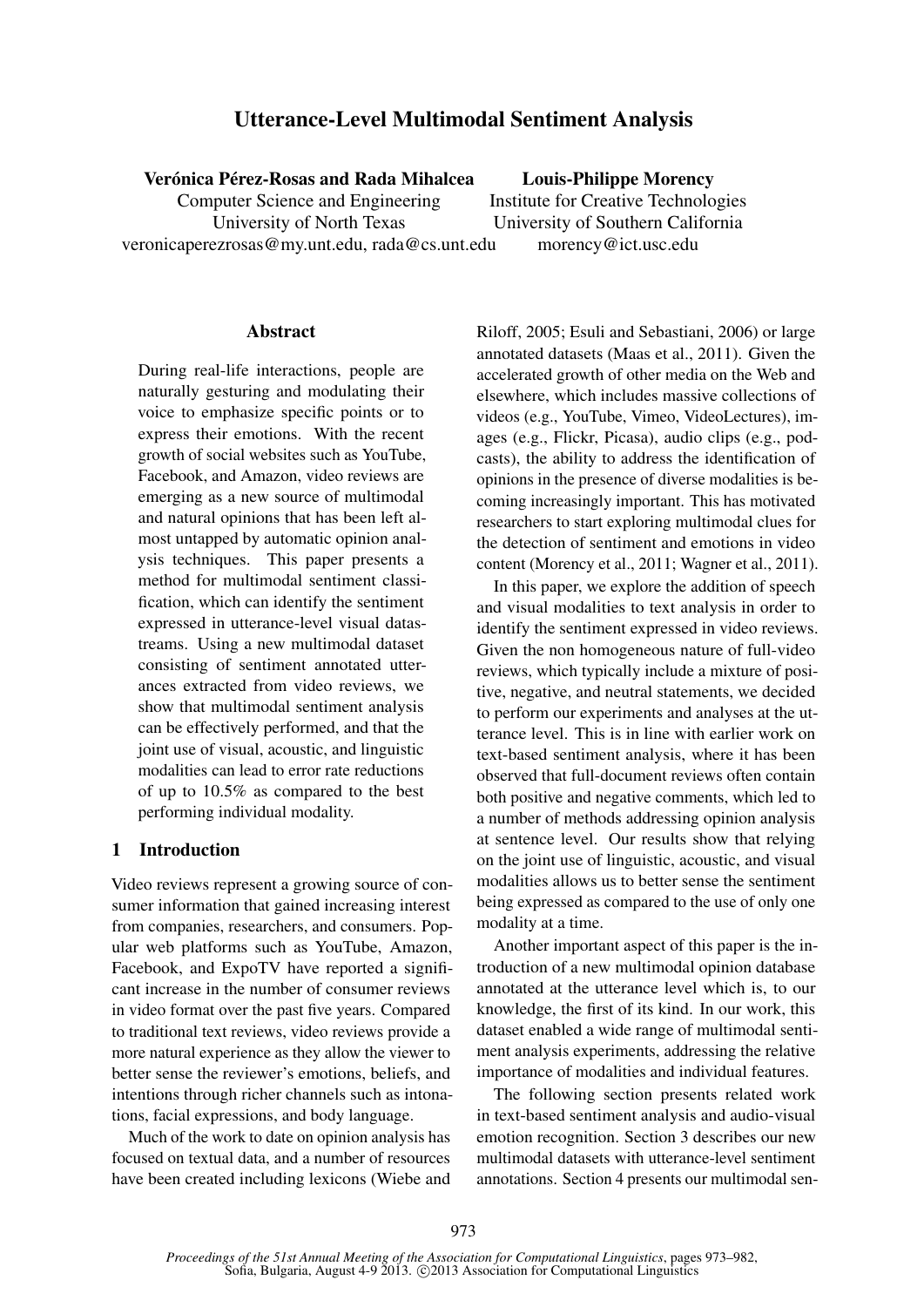timent analysis approach, including details about our linguistic, acoustic, and visual features. Our experiments and results on multimodal sentiment classification are presented in Section 5, with a detailed discussion and analysis in Section 6.

## 2 Related Work

In this section we provide a brief overview of related work in text-based sentiment analysis, as well as audio-visual emotion analysis.

# 2.1 Text-based Subjectivity and Sentiment Analysis

The techniques developed so far for subjectivity and sentiment analysis have focused primarily on the processing of text, and consist of either rulebased classifiers that make use of opinion lexicons, or data-driven methods that assume the availability of a large dataset annotated for polarity. These tools and resources have been already used in a large number of applications, including expressive textto-speech synthesis (Alm et al., 2005), tracking sentiment timelines in on-line forums and news (Balog et al., 2006), analysis of political debates (Carvalho et al., 2011), question answering (Oh et al., 2012), conversation summarization (Carenini et al., 2008), and citation sentiment detection (Athar and Teufel, 2012).

One of the first lexicons used in sentiment analysis is the General Inquirer (Stone, 1968). Since then, many methods have been developed to automatically identify opinion words and their polarity (Hatzivassiloglou and McKeown, 1997; Turney, 2002; Hu and Liu, 2004; Taboada et al., 2011), as well as n-gram and more linguistically complex phrases (Yang and Cardie, 2012).

For data-driven methods, one of the most widely used datasets is the MPQA corpus (Wiebe et al., 2005), which is a collection of news articles manually annotated for opinions. Other datasets are also available, including two polarity datasets consisting of movie reviews (Pang and Lee, 2004; Maas et al., 2011), and a collection of newspaper headlines annotated for polarity (Strapparava and Mihalcea, 2007).

While difficult problems such as cross-domain (Blitzer et al., 2007; Li et al., 2012) or crosslanguage (Mihalcea et al., 2007; Wan, 2009; Meng et al., 2012) portability have been addressed, not much has been done in terms of extending the applicability of sentiment analysis to other modalities, such as speech or facial expressions.

The only exceptions that we are aware of are the findings reported in (Somasundaran et al., 2006; Raaijmakers et al., 2008; Mairesse et al., 2012; Metze et al., 2009), where speech and text have been analyzed jointly for the purpose of subjectivity or sentiment identification, without, however, addressing other modalities such as visual cues; and the work reported in (Morency et al., 2011; Perez-Rosas et al., 2013), where multimodal cues have been used for the analysis of sentiment in product reviews, but where the analysis was done at the much coarser level of full videos rather than individual utterances as we do in our work.

# 2.2 Audio-Visual Emotion Analysis.

Also related to our work is the research done on emotion analysis. Emotion analysis of speech signals aims to identify the emotional or physical states of a person by analyzing his or her voice (Ververidis and Kotropoulos, 2006). Proposed methods for emotion recognition from speech focus both on what is being said and how is being said, and rely mainly on the analysis of the speech signal by sampling the content at utterance or frame level (Bitouk et al., 2010). Several researchers used prosody (e.g., pitch, speaking rate, Mel frequency coefficients) for speech-based emotion recognition (Polzin and Waibel, 1996; Tato et al., 2002; Ayadi et al., 2011).

There are also studies that analyzed the visual cues, such as facial expressions and body movements (Calder et al., 2001; Rosenblum et al., 1996; Essa and Pentland, 1997). Facial expressions are among the most powerful and natural means for human beings to communicate their emotions and intentions (Tian et al., 2001). Emotions can be also expressed unconsciously, through subtle movements of facial muscles such as smiling or eyebrow raising, often measured and described using the Facial Action Coding System (FACS) (Ekman et al., 2002).

De Silva et. al. (De Silva et al., 1997) and Chen et. al. (Chen et al., 1998) presented one of the early works that integrate both acoustic and visual information for emotion recognition. In addition to work that considered individual modalities, there is also a growing body of work concerned with multimodal emotion analysis (Silva et al., 1997; Sebe et al., 2006; Zhihong et al., 2009; Wollmer et al., 2010).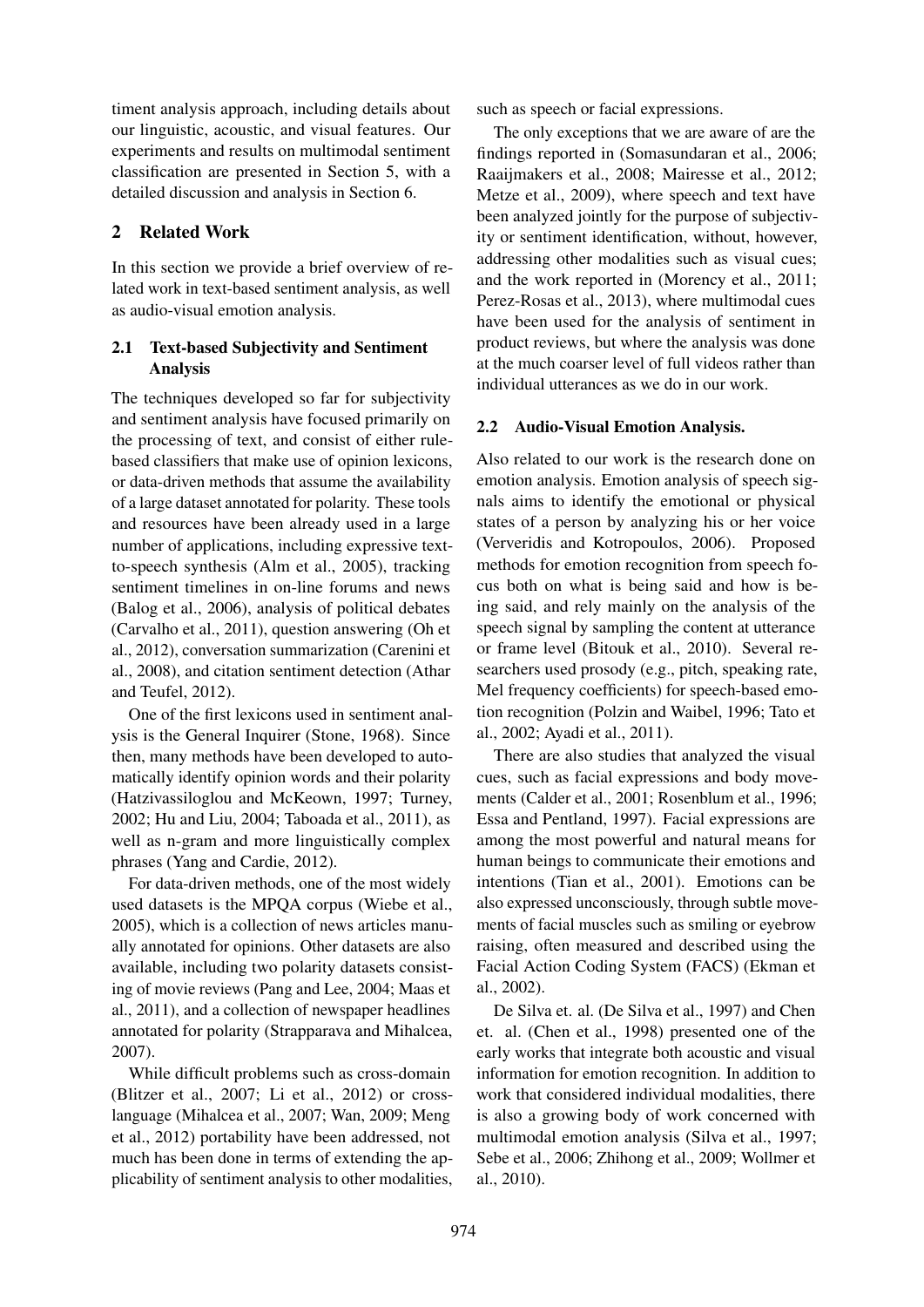| Utterance transcription                                                                                     | Label |  |  |  |
|-------------------------------------------------------------------------------------------------------------|-------|--|--|--|
| En este color, creo que era el color frambuesa.                                                             | neu   |  |  |  |
| In this color, I think it was raspberry                                                                     |       |  |  |  |
| Pinta hermosisimo.                                                                                          | pos   |  |  |  |
| It looks beautiful.                                                                                         |       |  |  |  |
| Sinceramente, con respecto a lo que pinta y a que son hidratante, si son muy hidratantes.                   |       |  |  |  |
| Honestly, talking about how they looks and hydrates, yes they are very hydrant.                             |       |  |  |  |
| Pero el problema de estos labiales es que cuando uno se los aplica, te dejan un gusto asqueroso en la boca. | neg   |  |  |  |
| But the problem with those lipsticks is that when you apply them, they leave a very nasty taste             |       |  |  |  |
| Sinceramente, es no es que sea el olor sino que es mas bien el gusto.                                       | neg   |  |  |  |
| Honestly, is not the smell, it is the taste.                                                                |       |  |  |  |

Table 1: Sample utterance-level annotations. The labels used are: pos(itive), neg(ative), neu(tral).

More recently, two challenges have been organized focusing on the recognition of emotions using audio and visual cues (Schuller et al., 2011a; Schuller et al., 2011b), which included subchallenges on audio-only, video-only, and audiovideo, and drew the participation of many teams from around the world. Note however that most of the previous work on audio-visual emotion analysis has focused exclusively on the audio and video modalities, and did not consider textual features, as we do in our work.

## 3 MOUD: Multimodal Opinion Utterances Dataset

For our experiments, we created a dataset of utterances (named MOUD) containing product opinions expressed in Spanish.<sup>1</sup> We chose to work with Spanish because it is a widely used language, and it is the native language of the main author of this paper.

We started by collecting a set of videos from the social media web site YouTube, using several keywords likely to lead to a product review or recommendation. Starting with the YouTube search page, videos were found using the following keywords: *mis products favoritos* (my favorite products), *products que no recomiendo* (non recommended products), *mis perfumes favoritos* (my favorite perfumes), *peliculas recomendadas* (recommended movies), *peliculas que no recomiendo* (non recommended movies) and *libros recomendados* (recommended books), *libros que no recomiendo* (non recommended books). Notice that the keywords are not targeted at a specific product type; rather, we used a variety of product names, so that the dataset has some degree of generality within the broad domain of product reviews.

1 Publicly available from the authors webpage.

Among all the videos returned by the YouTube search, we selected only videos that respected the following guidelines: the speaker should be in front of the camera; her face should be clearly visible, with a minimum amount of face occlusion during the recording; there should not be any background music or animation. The final video set includes 80 videos randomly selected from the videos retrieved from YouTube that also met the guidelines above. The dataset includes 15 male and 65 female speakers, with their age approximately ranging from 20 to 60 years.

All the videos were first pre-processed to eliminate introductory titles and advertisements. Since the reviewers often switched topics when expressing their opinions, we manually selected a 30 seconds opinion segment from each video to avoid having multiple topics in a single review.

#### 3.1 Segmentation and Transcription

All the video clips were manually processed to transcribe the verbal statements and also to extract the start and end time of each utterance. Since the reviewers utter expressive sentences that are naturally segmented by speech pauses, we decided to use these pauses  $(>0.5$ seconds) to identify the beginning and the end of each utterance. The transcription and segmentation were performed using the Transcriber software.

Each video was segmented into an average of six utterances, resulting in a final dataset of 498 utterances. Each utterance is linked to the corresponding audio and video stream, as well as its manual transcription. The utterances have an average duration of 5 seconds, with a standard deviation of 1.2 seconds.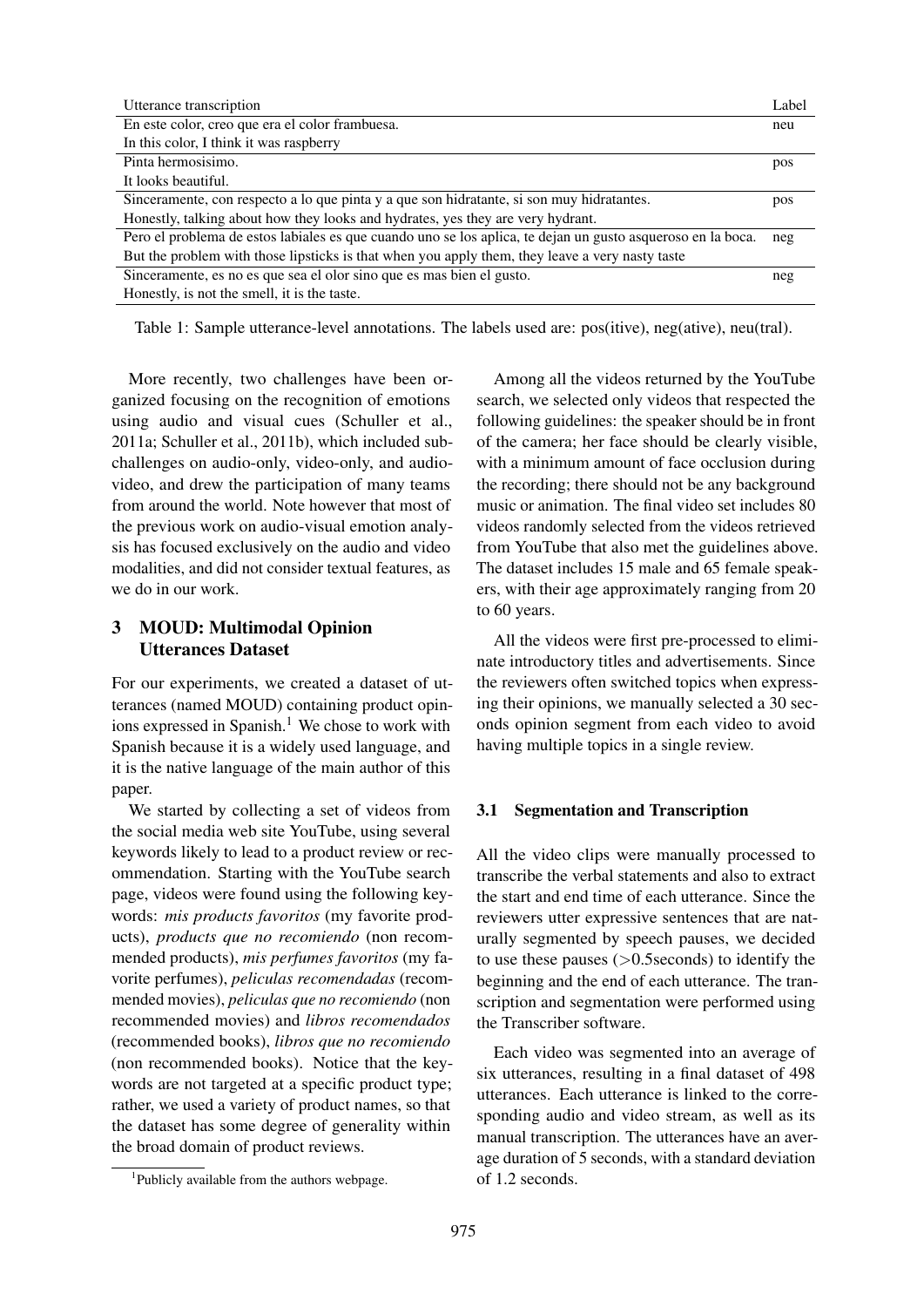

Figure 1: Multimodal feature extraction

## 3.2 Sentiment Annotation

To enable the use of this dataset for sentiment detection, we performed sentiment annotations at utterance level. Annotations were done using Elan,<sup>2</sup> which is a widely used tool for the annotation of video and audio resources. Two annotators independently labeled each utterance as positive, negative, or neutral. The annotation was done after seeing the video corresponding to an utterance (along with the corresponding audio source). The transcription of the utterance was also made available. Thus, the annotation process included all three modalities: visual, acoustic, and linguistic. The annotators were allowed to watch the video segment and their corresponding transcription as many times as needed.

The inter-annotator agreement was measured at 88%, with a Kappa of 0.81, which represents good agreement. All the disagreements were reconciled through discussions.

Table 1 shows the five utterances obtained from a video in our dataset, along with their corresponding sentiment annotations. As this example illustrates, a video can contain a mix of positive, negative, and neutral utterances. Note also that sentiment is not always explicit in the text: for example, the last utterance "Honestly, it is not the smell, it is the taste" has an implicit reference to the "nasty taste" expressed in the previous utterance, and thus it was also labeled as negative by both annotators.

## 4 Multimodal Sentiment Analysis

The main advantage that comes with the analysis of video opinions, as compared to their textual counterparts, is the availability of visual and speech cues. In textual opinions, the only source of information consists of words and their dependencies, which may sometime prove insufficient to convey the exact sentiment of the user. Instead, video opinions naturally contain multiple modalities, consisting of visual, acoustic, and linguistic datastreams. We hypothesize that the simultaneous use of these three modalities will help create a better opinion analysis model.

<sup>2</sup> http://tla.mpi.nl/tools/tla-tools/elan/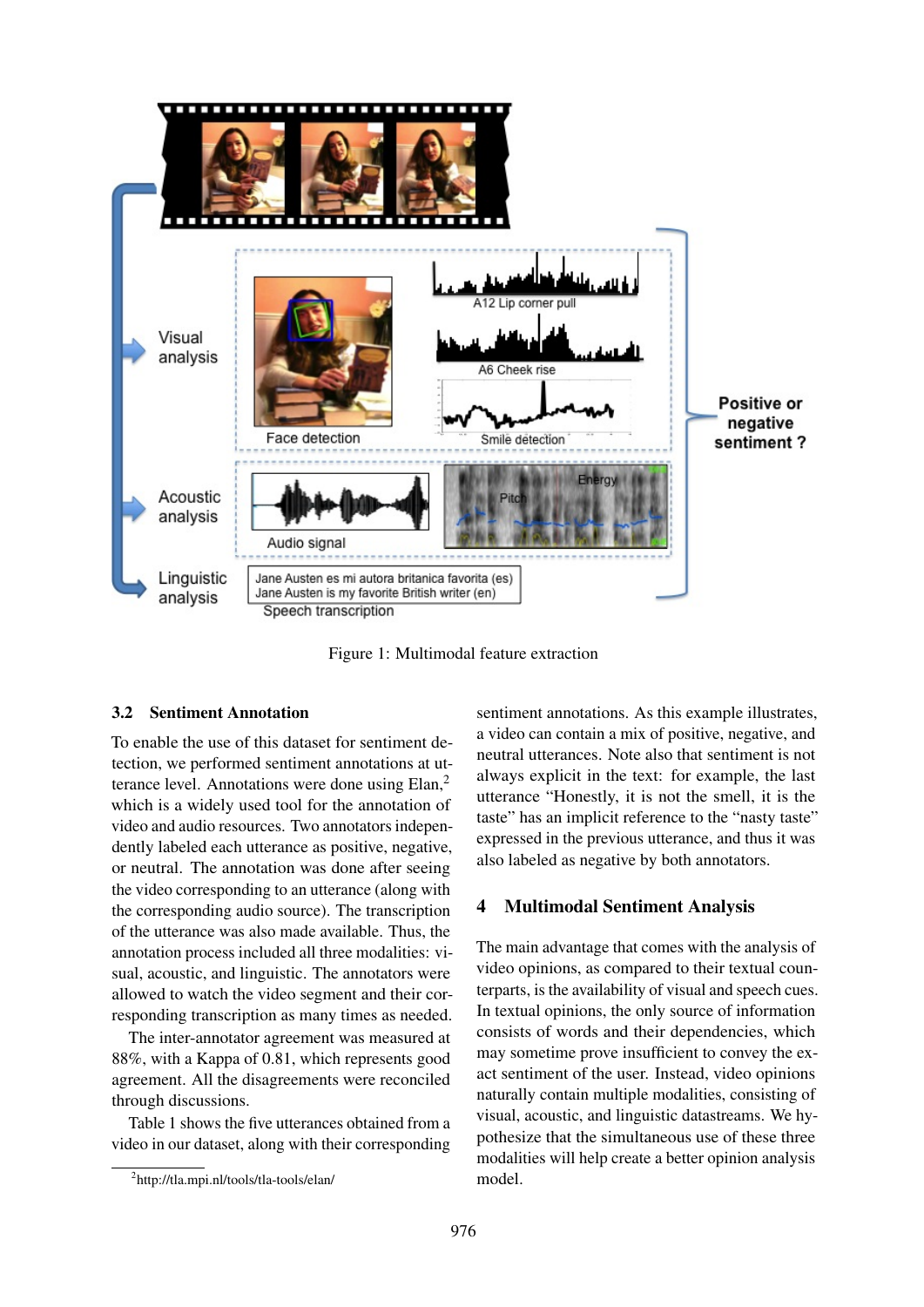# 4.1 Feature Extraction

This section describes the process of automatically extracting linguistic, acoustic and visual features from the video reviews. First, we obtain the stream corresponding to each modality, followed by the extraction of a representative set of features for each modality, as described in the following subsections. These features are then used as cues to build a classifier of positive or negative sentiment. Figure 1 illustrates this process.

# 4.1.1 Linguistic Features

We use a bag-of-words representation of the video transcriptions of each utterance to derive unigram counts, which are then used as linguistic features. First, we build a vocabulary consisting of all the words, including stopwords, occurring in the transcriptions of the training set. We then remove those words that have a frequency below 10 (value determined empirically on a small development set). The remaining words represent the unigram features, which are then associated with a value corresponding to the frequency of the unigram inside each utterance transcription. These simple weighted unigram features have been successfully used in the past to build sentiment classifiers on text, and in conjunction with Support Vector Machines (SVM) have been shown to lead to state-ofthe-art performance (Maas et al., 2011).

# 4.1.2 Acoustic Features

Acoustic features are automatically extracted from the speech signal of each utterance. We used the open source software OpenEAR (Schuller, 2009) to automatically compute a set of acoustic features. We include prosody, energy, voicing probabilities, spectrum, and cepstral features.

- Prosody features. These include intensity, loudness, and pitch that describe the speech signal in terms of amplitude and frequency.
- Energy features. These features describe the human loudness perception.
- Voice probabilities. These are probabilities that represent an estimate of the percentage of voiced and unvoiced energy in the speech.
- Spectral features. The spectral features are based on the characteristics of the human ear, which uses a nonlinear frequency unit to simulate the human auditory system. These features describe the speech formants, which

model spoken content and represent speaker characteristics.

• Cepstral features. These features emphasize changes or periodicity in the spectrum features measured by frequencies; we model them using 12 Mel-frequency cepstral coefficients that are calculated based on the Fourier transform of a speech frame.

Overall, we have a set of 28 acoustic features. During the feature extraction, we use a frame sampling of 25ms. Speaker normalization is performed using z-standardization. The voice intensity is thresholded to identify samples with and without speech, with the same threshold being used for all the experiments and all the speakers. The features are averaged over all the frames in an utterance, to obtain one feature vector for each utterance.

# 4.1.3 Facial Features

Facial expressions can provide important clues for affect recognition, which we use to complement the linguistic and acoustic features extracted from the speech stream.

The most widely used system for measuring and describing facial behaviors is the Facial Action Coding System (FACS), which allows for the description of face muscle activities through the use of a set of Action Units (AUs). According with (Ekman, 1993), there are 64 AUs that involve the upper and lower face, including several face positions and movements. $3$  AUs can occur either by themselves or in combination, and can be used to identify a variety of emotions. While AUs are frequently annotated by certified human annotators, automatic tools are also available. In our work, we use the Computer Expression Recognition Toolbox (CERT) (Littlewort et al., 2011), which allows us to automatically extract the following visual features:

- Smile and head pose estimates. The smile feature is an estimate for smiles. Head pose detection consists of three-dimensional estimates of the head orientation, i.e., yaw, pitch, and roll. These features provide information about changes in smiles and face positions while uttering positive and negative opinions.
- Facial AUs. These features are the raw estimates for 30 facial AUs related to muscle movements for the eyes, eyebrows, nose, lips,

<sup>3</sup> http://www.cs.cmu.edu/afs/cs/project/face/www/facs.htm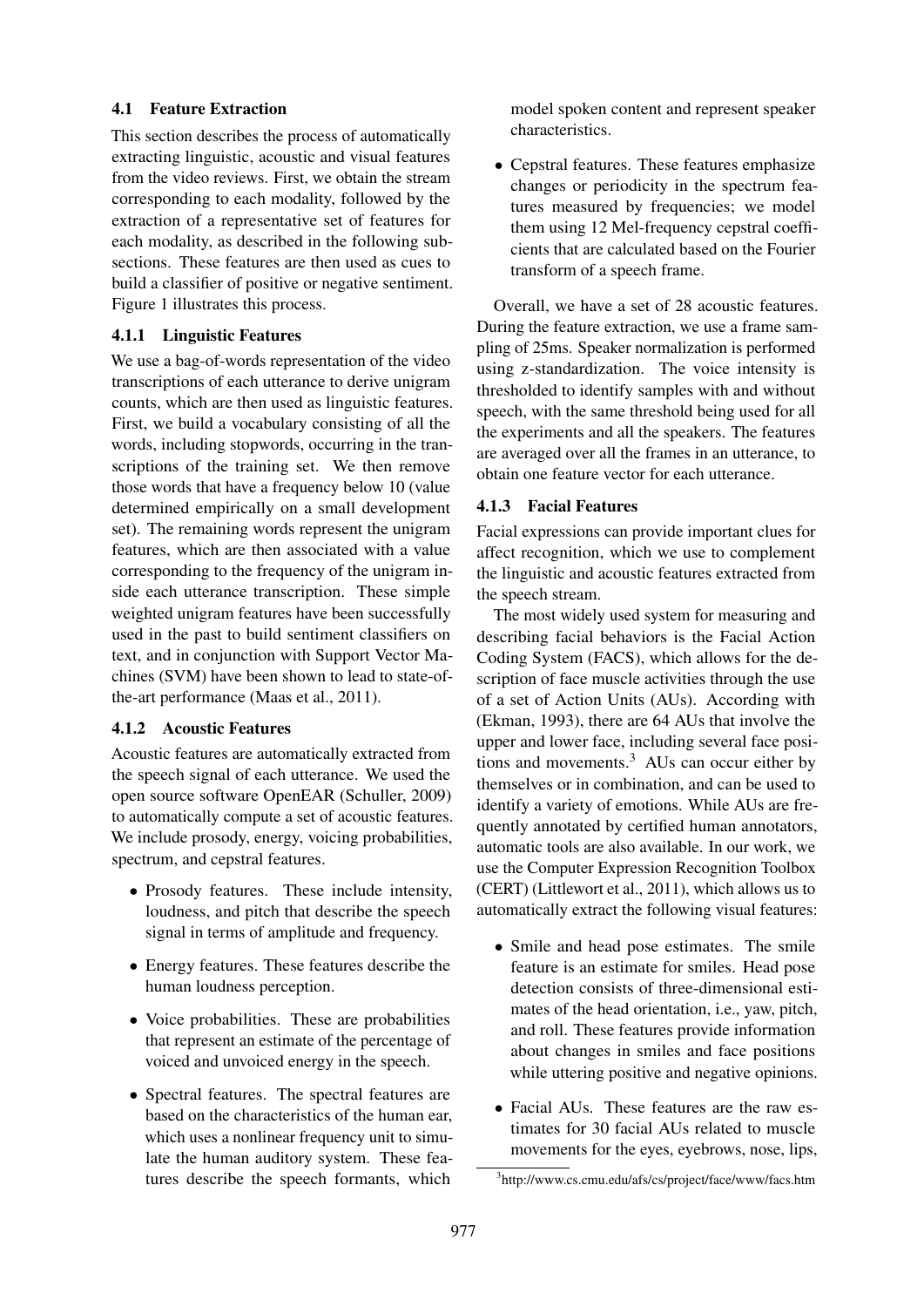and chin. They provide detailed information about facial behaviors from which we expect to find differences between positive and negative states.

• Eight basic emotions. These are estimates for the following emotions: anger, contempt, disgust, fear, joy, sad, surprise, and neutral. These features describe the presence of two or more AUs that define a specific emotion. For example, the unit A12 describes the pulling of lip corners movement, which usually suggests a smile but when associated with a check raiser movement (unit A6), represents a marker for the emotion of happiness.

We extract a total of 40 visual features, each of them obtained at frame level. Since only one person is present in each video clip, most of the time facing the camera, the facial tracking was successfully applied for most of our data. For the analysis, we use a sampling rate of 30 frames per second. The features extracted for each utterance are averaged over all the valid frames, which are automatically identified using the output of CERT.<sup>4</sup> Segments with more than 60% of invalid frames are simply discarded.

### 5 Experiments and Results

We run our sentiment classification experiments on the MOUD dataset introduced earlier. From the dataset, we remove utterances labeled as neutral, thus keeping only the positive and negative utterances with valid visual features. The removal of neutral utterances is done for two main reasons. First, the number of neutral utterances in the dataset is rather small. Second, previous work in subjectivity and sentiment analysis has demonstrated that a layered approach (where neutral statements are first separated from opinion statements followed by a separation between positive and negative statements) works better than a single three-way classification. After this process, we are left with an experimental dataset of 412 utterances, 182 of which are labeled as positive, and 231 are labeled as negative.

From each utterance, we extract the linguistic, acoustic, and visual features described above, which are then combined using the early fusion (or feature-level fusion) approach (Hall and Llinas,

| Modality                   | Accuracy |  |  |  |  |
|----------------------------|----------|--|--|--|--|
| <b>Baseline</b>            | 55.93%   |  |  |  |  |
| One modality at a time     |          |  |  |  |  |
| Linguistic                 | 70.94%   |  |  |  |  |
| Acoustic                   | 64.85%   |  |  |  |  |
| Visual                     | 67.31%   |  |  |  |  |
| Two modalities at a time   |          |  |  |  |  |
| Linguistic + Acoustic      | 72.88%   |  |  |  |  |
| Linguistic + Visual        | 72.39%   |  |  |  |  |
| Acoustic + Visual          | 68.86%   |  |  |  |  |
| Three modalities at a time |          |  |  |  |  |
| Linguistic+Acoustic+Visual | 74.09%   |  |  |  |  |

Table 2: Utterance-level sentiment classification with linguistic, acoustic, and visual features.

1997; Atrey et al., 2010). In this approach, the features collected from all the multimodal streams are combined into a single feature vector, thus resulting in one vector for each utterance in the dataset which is used to make a decision about the sentiment orientation of the utterance.

We run several comparative experiments, using one, two, and three modalities at a time. We use the entire set of 412 utterances and run ten fold cross validations using an SVM classifier, as implemented in the Weka toolkit.<sup>5</sup> In line with previous work on emotion recognition in speech (Haq and Jackson, 2009; Anagnostopoulos and Vovoli, 2010) where utterances are selected in a speaker dependent manner (i.e., utterances from the same speaker are included in both training and test), as well as work on sentence-level opinion classification where document boundaries are not considered in the split performed between the training and test sets (Wilson et al., 2004; Wiegand and Klakow, 2009), the training/test split for each fold is performed at utterance level regardless of the video they belong to.

Table 2 shows the results of the utterance-level sentiment classification experiments. The baseline is obtained using the ZeroR classifier, which assigns the most frequent label by default, averaged over the ten folds.

## 6 Discussion

The experimental results show that sentiment classification can be effectively performed on multimodal datastreams. Moreover, the integration of

<sup>&</sup>lt;sup>4</sup>There is a small number of frames that CERT could not process, mostly due to the brief occlusions that occur when the speaker is showing the product she is reviewing.

<sup>5</sup> http://www.cs.waikato.ac.nz/ml/weka/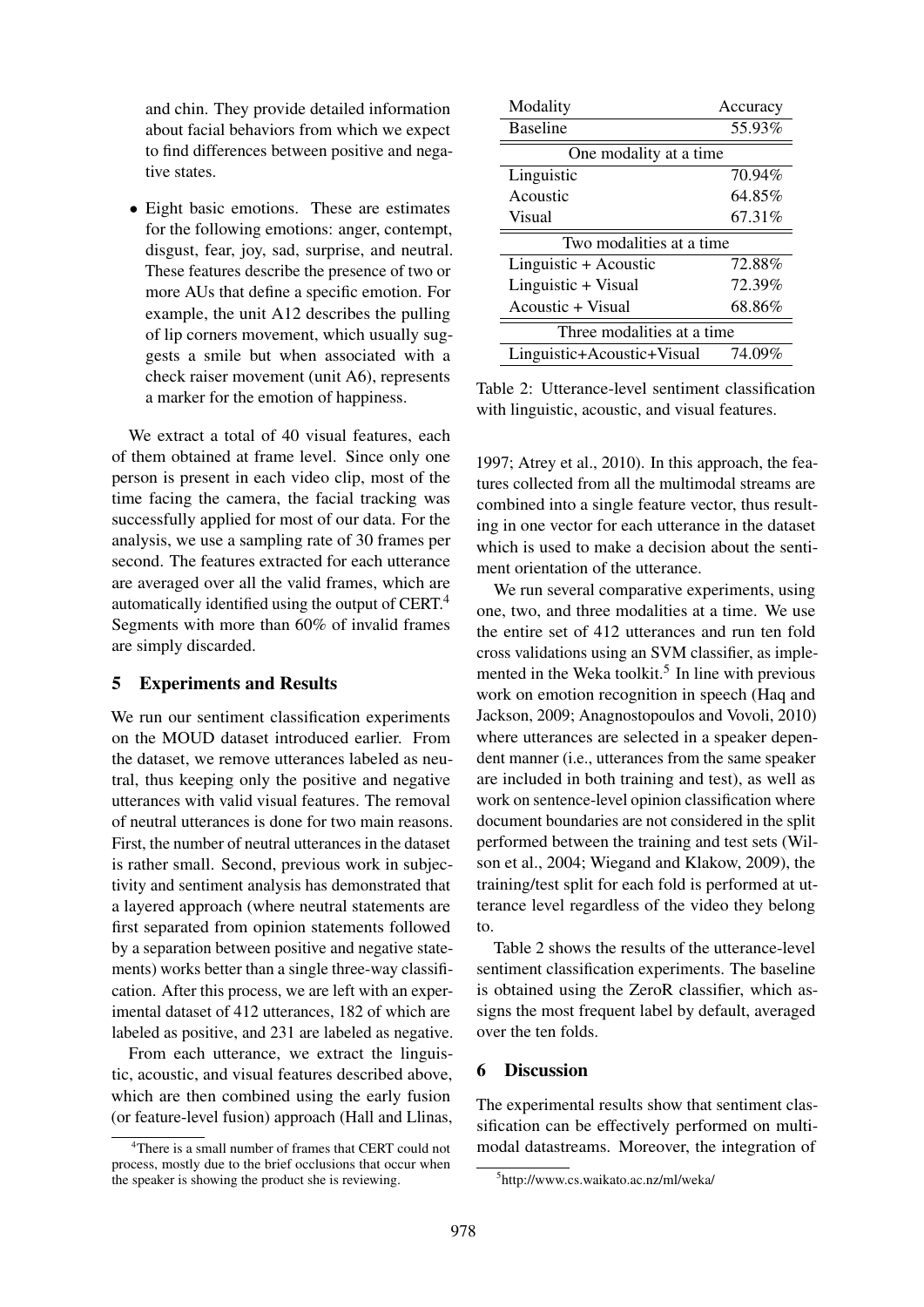

Figure 2: Visual and acoustic feature weights. This graph shows the relative importance of the information gain weights associated with the top most informative acoustic-visual features.

visual, acoustic, and linguistic features can improve significantly over the use of one modality at a time, with incremental improvements observed for each added modality.

Among the individual classifiers, the linguistic classifier appears to be the most accurate, followed by the classifier that relies on visual clues, and by the audio classifier. Compared to the best individual classifier, the relative error rate reduction obtained with the tri-modal classifier is 10.5%. The results obtained with this multimodal utterance classifier are found to be significantly better than the best individual results (obtained with the text modality), with significance being tested with a t-test  $(p=0.05)$ .

#### Feature analysis.

To determine the role played by each of the visual and acoustic features, we compare the feature weights assigned by the learning algorithm, as shown in Figure 2. Interestingly, a distressed brow is the strongest indicator of sentiment, followed, this time not surprisingly, by the smile feature. Other informative features for sentiment classification are the voice probability, representing the energy in speech, the combined visual features that represent an angry face, and two of the cepstral coefficients.

To reach a better understanding of the relation between features, we also calculate the Pearson correlation between the visual and acoustic features. Table 3 shows a subset of these correlation figures. As we expected, correlations between features of the same type are higher. For example, the correlation between features AU6 and AU12 or the correlation between intensity and loudness is higher than the correlation between AU6 and intensity. Nonetheless, we still find some significant correlations between features of different types, for instance AU12 and AU45 which are both significantly correlated with the intensity and loudness features. This give us confidence about using them for further analysis.

#### Video-level sentiment analysis.

To understand the role played by the size of the video-segments considered in the sentiment classification experiments, as well as the potential effect of a speaker-independence assumption, we also run a set of experiments where we use full videos for the classification.

In these experiments, once again the sentiment annotation is done by two independent annotators, using the same protocol as in the utterance-based annotations. Videos that were ambivalent about the general sentiment were either labeled as neutral (and thus removed from the experiments), or labeled with the dominant sentiment. The interannotator agreement for this annotation was measured at 96.1%. As before, the linguistic, acoustic, and visual features are averaged over the entire video, and we use an SVM classifier in ten-fold cross validation experiments.

Table 4 shows the results obtained in these video-level experiments. While the combination of modalities still helps, the improvement is smaller than the one obtained during the utterance-level classification. Specifically, the combined effect of acoustic and visual features improves significantly over the individual modalities. However, the combination of linguistic features with other modalities does not lead to clear improvements. This may be due to the smaller number of feature vectors used in the experiments (only 80, as compared to the 412 used in the previous setup). Another possible reason is the fact that the acoustic and visual modalities are significantly weaker than the linguistic modality, most likely due to the fact that the feature vectors are now speaker-independent, which makes it harder to improve over the linguistic modality alone.

### 7 Conclusions

In this paper, we presented a multimodal approach for utterance-level sentiment classification. We introduced a new multimodal dataset consisting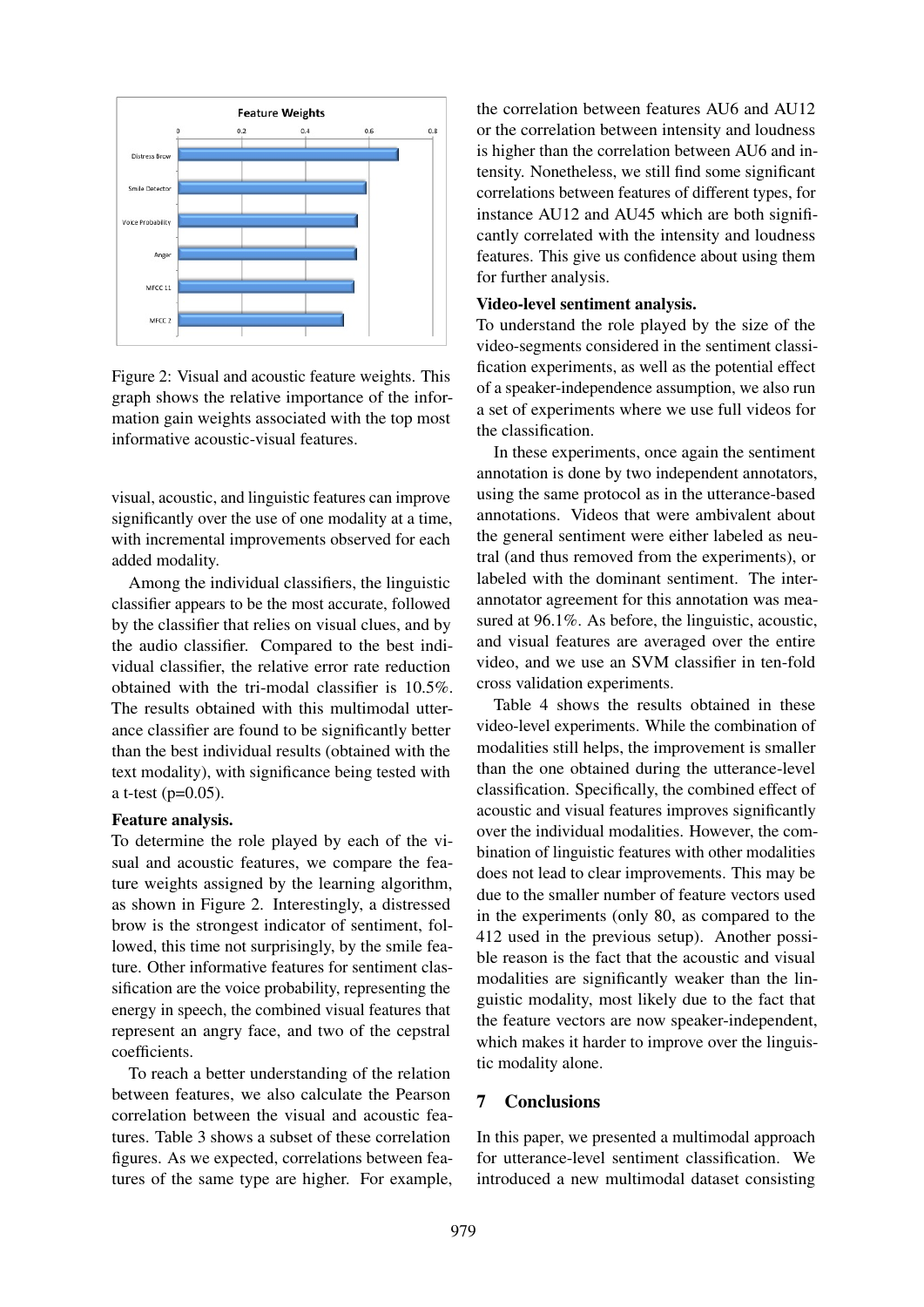|                   | AU6  | AU <sub>12</sub> | AU45     | AUs $1,1+4$ | Pitch    | Voice probability | Intensity | Loudness |
|-------------------|------|------------------|----------|-------------|----------|-------------------|-----------|----------|
| AU6               | 1.00 | $0.46*$          | $-0.03$  | $-0.05$     | 0.06     | $-0.14*$          | $-0.04$   | $-0.02$  |
| AU12              |      | 1.00             | $-0.23*$ | $-0.33*$    | 0.04     | 0.05              | $0.15*$   | $0.16*$  |
| AU45              |      |                  | 1.00     | 0.05        | $-0.05$  | $-0.11*$          | $-.163*$  | $0.16*$  |
| AUs $1,1+4$       |      |                  |          | 1.00        | $-0.11*$ | $-0.16*$          | 0.06      | 0.07     |
| Pitch             |      |                  |          |             | 1.00     | $-0.04$           | $-0.01$   | $-0.08$  |
| Voice probability |      |                  |          |             |          | 1.00              | $0.19*$   | $0.38*$  |
| Intensity         |      |                  |          |             |          |                   | 1.00      | $0.85*$  |
| Loudness          |      |                  |          |             |          |                   |           | 1.00     |

Table 3: Correlations between several visual and acoustic features. Visual features: AU6 Cheek raise, AU12 Lip corner pull, AU45 Blink eye and closure, AU1,1+4 Distress brow. Acoustic features: Pitch, Voice probability, Intensity, Energy. \*Correlation is significant at the 0.05 level (1-tailed)

.

| Modality                    | Accuracy |  |  |  |  |
|-----------------------------|----------|--|--|--|--|
| <b>Baseline</b>             | 55.93%   |  |  |  |  |
| One modality at a time      |          |  |  |  |  |
| Linguistic                  | 73.33%   |  |  |  |  |
| Acoustic                    | 53.33%   |  |  |  |  |
| Visual                      | 50.66%   |  |  |  |  |
| Two modalities at a time.   |          |  |  |  |  |
| Linguistic + Acoustic       | 72.00%   |  |  |  |  |
| Linguistic + Visual         | 74.66%   |  |  |  |  |
| Acoustic + Visual           | 61.33%   |  |  |  |  |
| Three modalities at a time. |          |  |  |  |  |
| Linguistic+Acoustic+Visual  | 74.66%   |  |  |  |  |

Table 4: Video-level sentiment classification with linguistic, acoustic, and visual features.

of sentiment annotated utterances extracted from video reviews, where each utterance is associated with a video, acoustic, and linguistic datastream. Our experiments show that sentiment annotation of utterance-level visual datastreams can be effectively performed, and that the use of multiple modalities can lead to error rate reductions of up to 10.5% as compared to the use of one modality at a time. In future work, we plan to explore alternative multimodal fusion methods, such as decision-level and meta-level fusion, to improve the integration of the visual, acoustic, and linguistic modalities.

## Acknowledgments

We would like to thank Alberto Castro for his help with the sentiment annotations. This material is based in part upon work supported by National Science Foundation awards #0917170 and #1118018, by DARPA-BAA-12-47 DEFT grant #12475008, and by a grant from U.S. RDECOM. Any opinions,

findings, and conclusions or recommendations expressed in this material are those of the authors and do not necessarily reflect the views of the National Science Foundation, the Defense Advanced Research Projects Agency, or the U.S. Army Research, Development, and Engineering Command.

## **References**

- C. Alm, D. Roth, and R. Sproat. 2005. Emotions from text: Machine learning for text-based emotion prediction. In *Proceedings of the Conference on Empirical Methods in Natural Language Processing*, pages 347–354, Vancouver, Canada.
- C. Anagnostopoulos and E. Vovoli. 2010. Sound processing features for speaker-dependent and phraseindependent emotion recognition in berlin database. In *Information Systems Development*, pages 413– 421. Springer.
- A. Athar and S. Teufel. 2012. Context-enhanced citation sentiment detection. In *Proceedings of the 2012 Conference of the North American Chapter of the Association for Computational Linguistics: Human Language Technologies*, Montréal, Canada, June.
- P. K. Atrey, M. A. Hossain, A. El Saddik, and M. Kankanhalli. 2010. Multimodal fusion for multimedia analysis: a survey. *Multimedia Systems*, 16.
- M. El Ayadi, M. Kamel, and F. Karray. 2011. Survey on speech emotion recognition: Features, classification schemes, and databases. *Pattern Recognition*,  $44(3):572-587.$
- K. Balog, G. Mishne, and M. de Rijke. 2006. Why are they excited? identifying and explaining spikes in blog mood levels. In *Proceedings of the 11th Meeting of the European Chapter of the As sociation for Computational Linguistics (EACL-2006)*.
- Dmitri Bitouk, Ragini Verma, and Ani Nenkova. 2010. Class-level spectral features for emotion recognition. *Speech Commun.*, 52(7-8):613–625, July.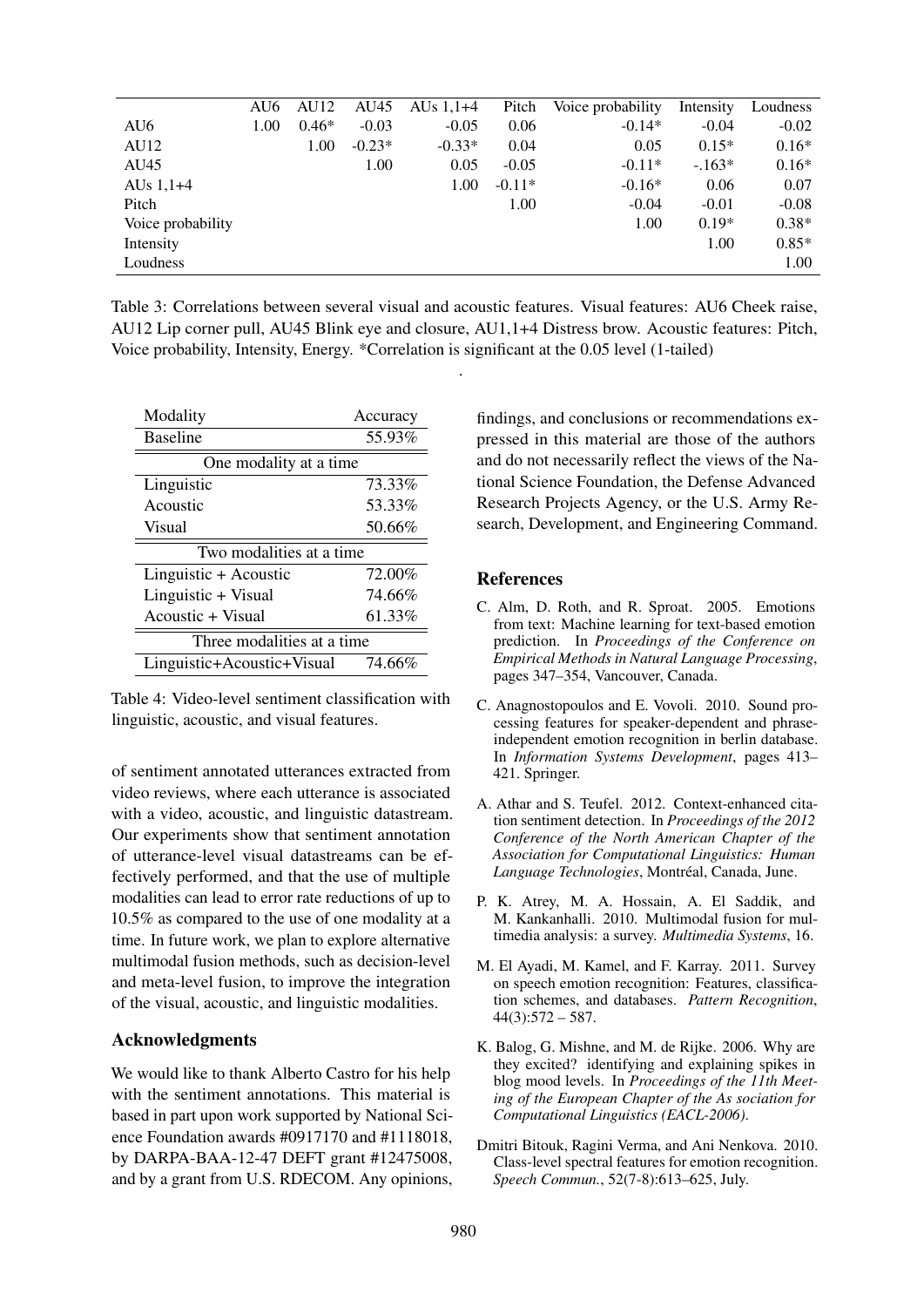- J. Blitzer, M. Dredze, and F. Pereira. 2007. Biographies, bollywood, boom-boxes and blenders: Domain adaptation for sentiment classification. In *Association for Computational Linguistics*.
- A. J. Calder, A. M. Burton, P. Miller, A. W. Young, and S. Akamatsu. 2001. A principal component analysis of facial expressions. *Vision research*, 41(9):1179– 1208, April.
- G. Carenini, R. Ng, and X. Zhou. 2008. Summarizing emails with conversational cohesion and subjectivity. In *Proceedings of the Association for Computational Linguistics: Human Language Technologies (ACL-HLT 2008)*, Columbus, Ohio.
- P. Carvalho, L. Sarmento, J. Teixeira, and M. Silva. 2011. Liars and saviors in a sentiment annotated corpus of comments to political debates. In *Proceedings of the Association for Computational Linguistics (ACL 2011)*, Portland, OR.
- L. S. Chen, T. S. Huang, T. Miyasato, and R. Nakatsu. 1998. Multimodal human emotion/expression recognition. In *Proceedings of the 3rd. International Conference on Face & Gesture Recognition*, pages 366–, Washington, DC, USA. IEEE Computer Society.
- L C De Silva, T Miyasato, and R Nakatsu, 1997. *Facial emotion recognition using multi-modal information*, volume 1, page 397401. IEEE Signal Processing Society.
- P. Ekman, W. Friesen, and J. Hager. 2002. Facial action coding system.
- P. Ekman. 1993. Facial expression of emotion. *American Psychologist*, 48:384–392.
- I.A. Essa and A.P. Pentland. 1997. Coding, analysis, interpretation, and recognition of facial expressions. *Pattern Analysis and Machine Intelligence, IEEE Transactions on*, 19(7):757 –763, jul.
- A. Esuli and F. Sebastiani. 2006. SentiWordNet: A publicly available lexical resource for opinion mining. In *Proceedings of the 5th Conference on Language Resources and Evaluation (LREC 2006)*, Genova, IT.
- D.L. Hall and J. Llinas. 1997. An introduction to multisensor fusion. *IEEE Special Issue on Data Fusion*, 85(1).
- S. Haq and P. Jackson. 2009. Speaker-dependent audio-visual emotion recognition. In *International Conference on Audio-Visual Speech Processing*.
- V. Hatzivassiloglou and K. McKeown. 1997. Predicting the semantic orientation of adjectives. In *Proceedings of the Conference of the European Chapter of the Association for Computational Linguistics*, pages 174–181.
- M. Hu and B. Liu. 2004. Mining and summarizing customer reviews. In *Proceedings of the tenth ACM SIGKDD international conference on Knowledge discovery and data mining*, Seattle, Washington.
- F. Li, S. J. Pan, O. Jin, Q. Yang, and X. Zhu. 2012. Cross-domain co-extraction of sentiment and topic lexicons. In *Proceedings of the 50th Annual Meeting of the Association for Computational Linguistics*, Jeju Island, Korea.
- G. Littlewort, J. Whitehill, Tingfan Wu, I. Fasel, M. Frank, J. Movellan, and M. Bartlett. 2011. The computer expression recognition toolbox (cert). In *Automatic Face Gesture Recognition and Workshops (FG 2011), 2011 IEEE International Conference on*, pages 298 –305, march.
- A. Maas, R. Daly, P. Pham, D. Huang, A. Ng, and C. Potts. 2011. Learning word vectors for sentiment analysis. In *Proceedings of the Association for Computational Linguistics (ACL 2011)*, Portland, OR.
- F. Mairesse, J. Polifroni, and G. Di Fabbrizio. 2012. Can prosody inform sentiment analysis? experiments on short spoken reviews. In *Acoustics, Speech and Signal Processing (ICASSP), 2012 IEEE International Conference on*, pages 5093 –5096, march.
- X. Meng, F. Wei, X. Liu, M. Zhou, G. Xu, and H. Wang. 2012. Cross-lingual mixture model for sentiment classification. In *Proceedings of the 50th Annual Meeting of the Association for Computational Linguistics*, Jeju Island, Korea.
- F. Metze, T. Polzehl, and M. Wagner. 2009. Fusion of acoustic and linguistic features for emotion detection. In *Semantic Computing, 2009. ICSC '09. IEEE International Conference on*, pages 153 –160, sept.
- R. Mihalcea, C. Banea, and J. Wiebe. 2007. Learning multilingual subjective language via cross-lingual projections. In *Proceedings of the Association for Computational Linguistics*, Prague, Czech Republic.
- L.P. Morency, R. Mihalcea, and P. Doshi. 2011. Towards multimodal sentiment analysis: Harvesting opinions from the web. In *Proceedings of the International Conference on Multimodal Computing*, Alicante, Spain.
- J. Oh, K. Torisawa, C. Hashimoto, T. Kawada, S. De Saeger, J. Kazama, and Y. Wang. 2012. Why question answering using sentiment analysis and word classes. In *Proceedings of the 2012 Joint Conference on Empirical Methods in Natural Language Processing and Computational Natural Language Learning*, Jeju Island, Korea.
- B. Pang and L. Lee. 2004. A sentimental education: Sentiment analysis using subjectivity summarization based on minimum cuts. In *Proceedings of the 42nd Meeting of the Association for Computational Linguistics*, Barcelona, Spain, July.